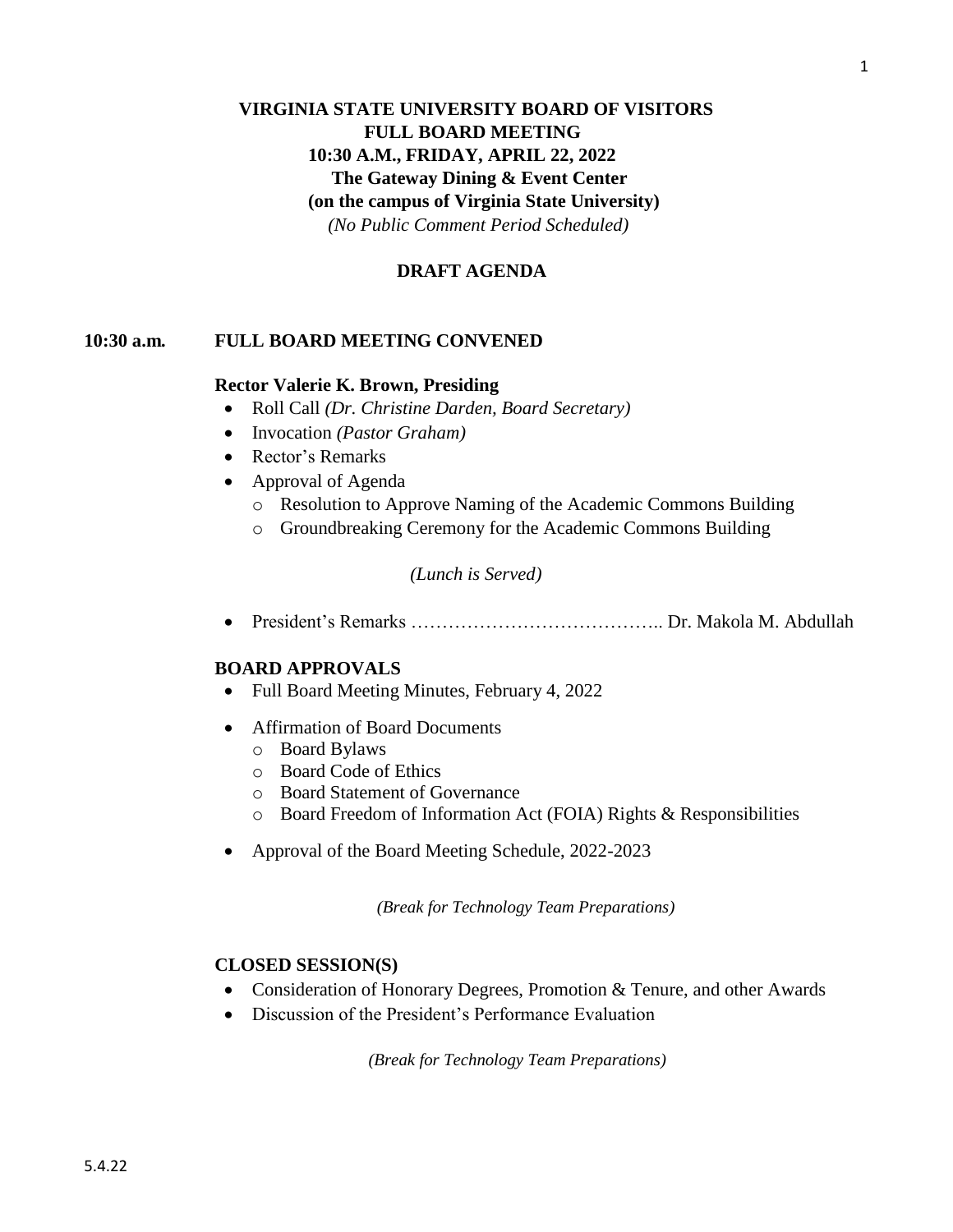# **COMMITTEE REPORTS**

# **Academic & Student Affairs Committee**

- o **Action Items(s):**
	- Candidates Recommended for Promotion & Tenure
	- Nominees Recommended for Honorary Degrees
	- Nominee for Faculty Emeritus
	- Nominee for Distinguished Professor

## o **Information Item(s):**

- Summary of Updates (Covid-19 Task Force, Enrollment Management, Academic & Student Affairs Division)
- Reports from the Faculty and Student Representatives
	- $\Box$  Dr. Ceslav Ciobanu, Faculty Representative
	- □ Mr. Kameron Gray, Student Representative
- Remarks from the Staff Senate
	- □ Ms. Fran Thomas, Chair

# ▪ **Facilities, Finance & Audit Committee**

- o **Approval Items:**
	- Resolution for Approval of Proposed Operating Budget for 2022-2023
	- Resolution for Approval of Unfunded Scholarships for 2022-2023
	- Resolution for Approval of Establishment of Audit, Risk & Compliance **Committee**
- o **Information Item(s):**
	- Summary of Updates (Division of Finance/Administration, Internal Audit, Office of Compliance, Technology Services)

## • **Institutional Advancement Committee**

- o **Action Item:**
	- Acknowledgement of the Alumna of the Year
- o **Information Item:**
	- Summary of Updates (Government Relations, Communications, Institutional Advancement)

## • **Personnel, Compensation & Governance Committee**

- o **Information Item:** 
	- Summary of Updates (Office of Human Resources)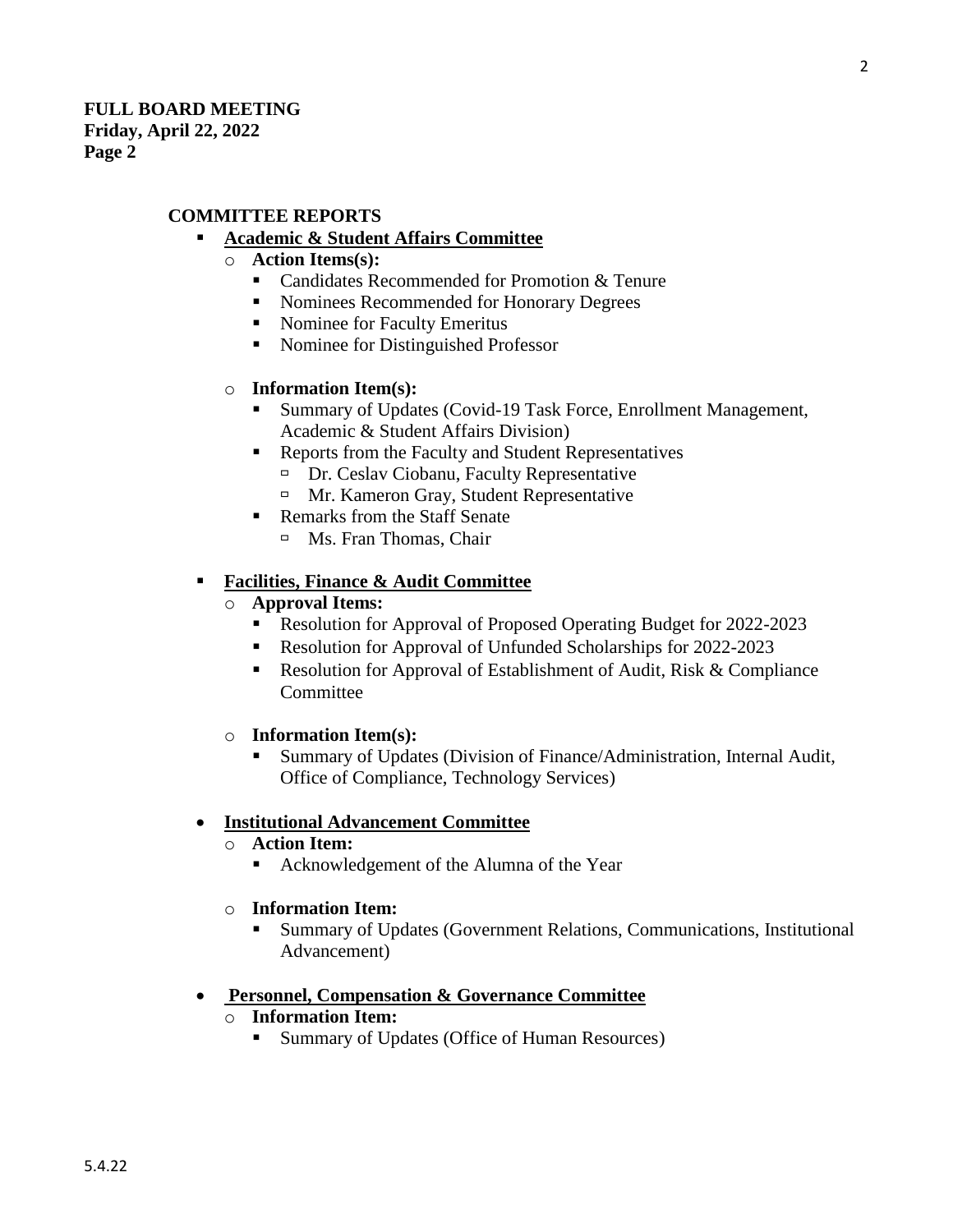# **REPORT OF AFFILIATED FOUNDATION(S)**

• VSU Foundation Board …………………………….… Ms. Brenda Stith-Finch, Chair

**LEGAL COUNSEL UPDATE (IF ANY)**

**ANNOUNCEMENTS**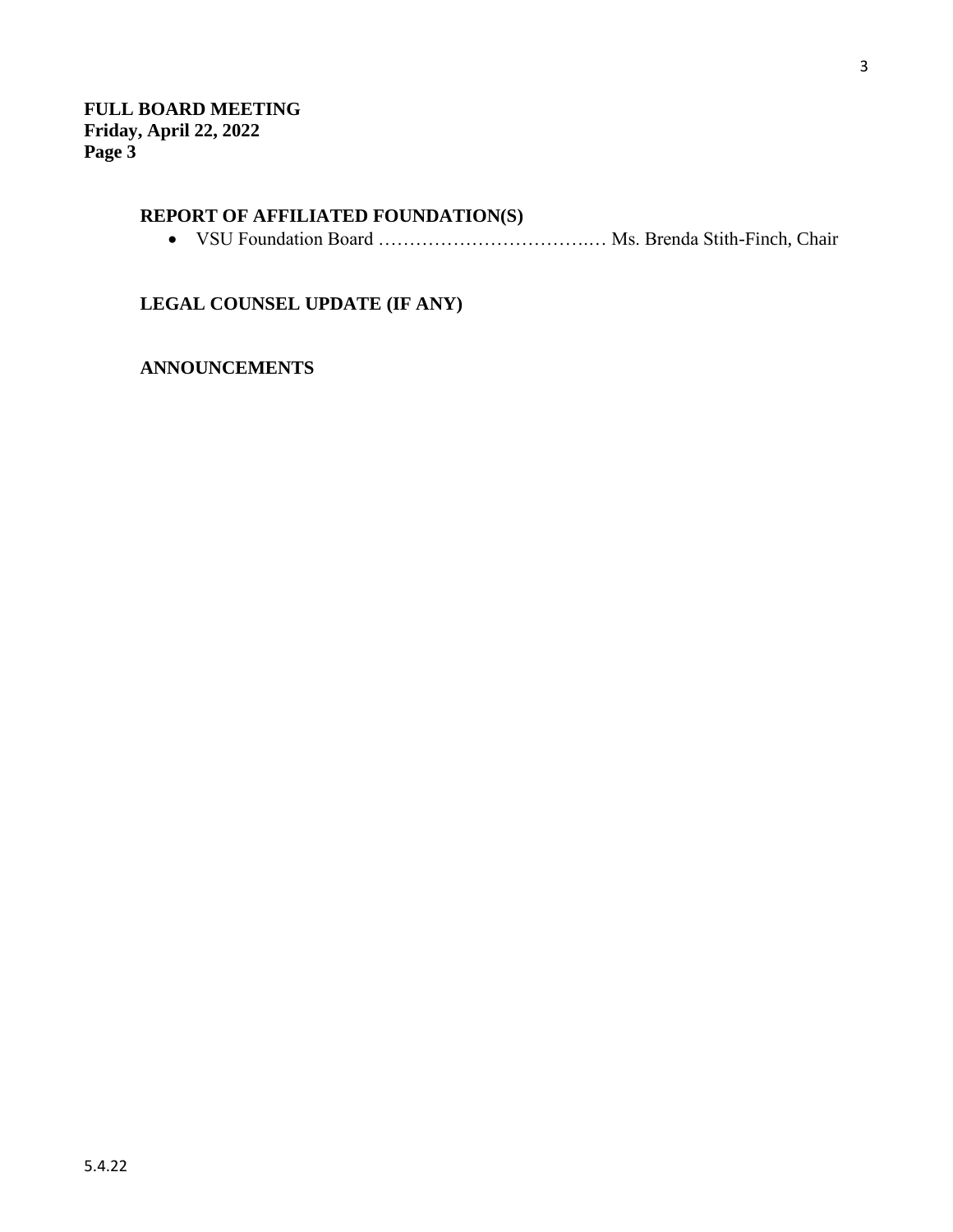## **VIRGINIA STATE UNIVERSITY BOARD OF VISITORS BOARD MEETING MINUTES APRIL 22, 2022**

## **CALL TO ORDER**

Dr. Valerie Brown, Rector, called the meeting of the Virginia State University (VSU) Board of Visitors (Board) to order in the Gateway Dining and Event Center at approximately 10:30 a.m.

# **ROLL CALL**

A quorum was present.

*Board Members Present:* Dr. Valerie Brown, Rector Mr. Glenn D. Sessoms, Vice Rector Dr. Christine M. Darden, Secretary Ms. Thursa Crittenden Ms. Pamela A. Currey Mr. Michael Flemming Ms. Shavonne Gordon Mr. Raul Herrera Dr. Charlie W. Hill *(departed approximately 1:45 p.m.)* Mr. Jon Moore Mr. William L. Murray Mr. Edward Owens Mr. Xavier Richardson Mr. Wayne Turnage *(arrived approximately 12:53 p.m.)* Dr. Ceslav Ciobanu, Faculty Representative to the Board Mr. Kameron Gray, Student Representative to the Board *Administration Present:* Dr. Makola Abdullah, President Dr. Donald Palm, Provost/Executive Vice President for Academic Affairs Kevin Davenport, Senior Vice President, Finance & Administrative Shawri King-Casey, Senior Advisor, Institutional Ethics, Equity, and Compliance Dr. Annie C. Redd, Special Asst to the President/Director, Board Governance, Operations, & Relations Maurion Edwards, Chief Information Officer/Technology Services Chief David Bragg, Associate Vice President, VSU Police Department Regina Tyler-Barnett, Associate Vice President, Student Success & Engagement Dr. Alexis Brooks-Walter, Asst. Vice Provost/Enrollment Management Dr. Gwendolyn Dandridge, Associate Vice President/Director, Communications Eldon Burton, Director of Government Relations Dr. Tia Minnis, Vice Provost for Academic Success, Planning & Institutional **Effectiveness**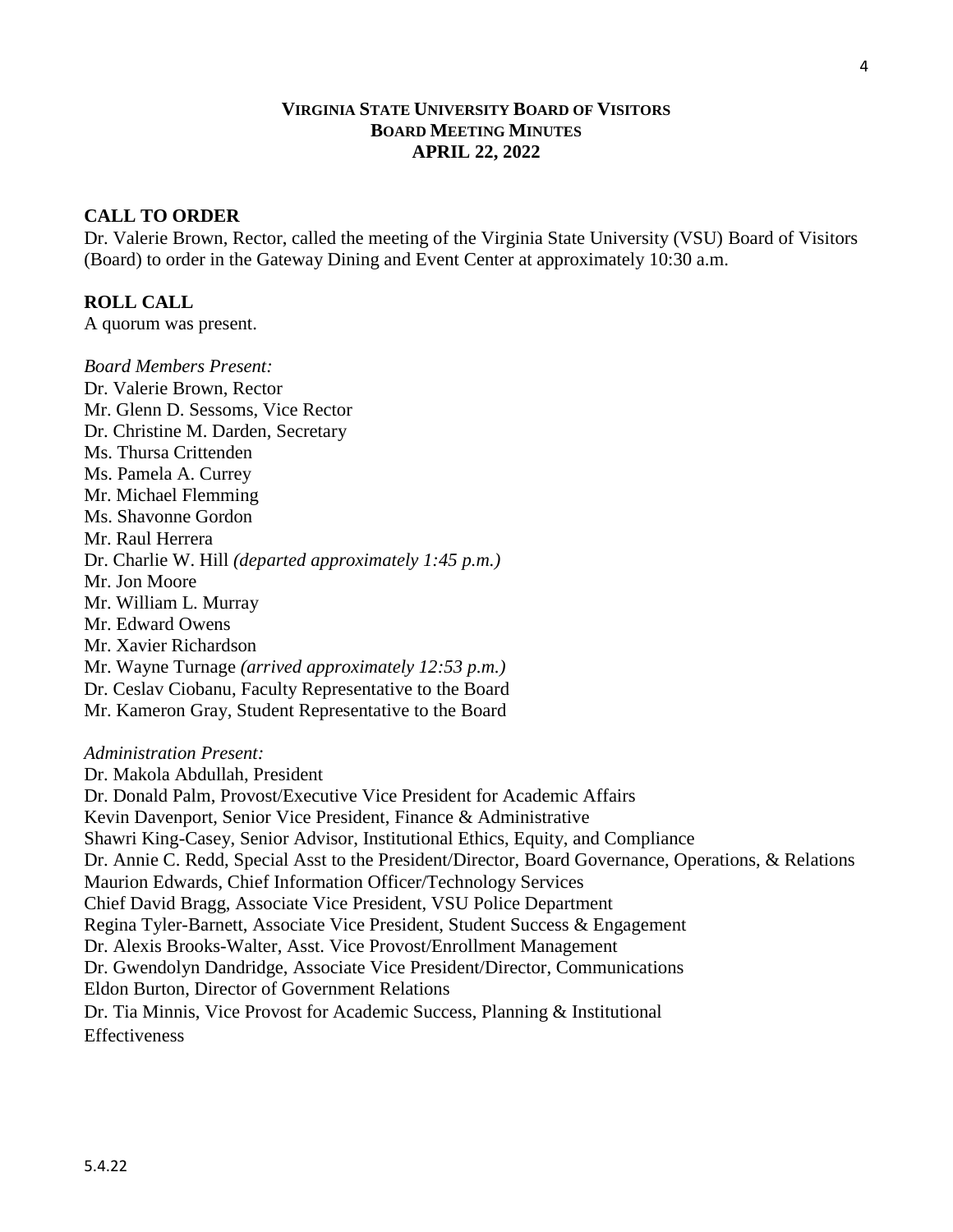*Legal Counsel Present:* Cynthia Norwood, Senior Assistant Attorney General

*Other Attendees:* Travis Edmonds, Technology Services Derrick Jennings, Technology Services Yourdonus James, Office of Conference Services Danette Johnson, President's Office Debbie Jefferson, President's Office Tasha Owens, Internal Audit Joseph Lyons, Student Success & Engagement Danny T. Giles, Staff Senate

## **INVOCATION**

Rector Brown invited Pastor Graham to offer the invocation.

#### **APPROVAL OF AGENDA**

Rector Brown announced a change in the agenda wherein the Board would consider a resolution for the naming of the Academic Commons Building, then adjourn the meeting, and attend the groundbreaking ceremony for the new building. The Board would reconvene the meeting after lunch. The Board approved the agenda by voice vote.

Visitor Shavonne Gordon, chair of the Institutional Advancement Committee, presented the Resolution to Name the Academic Commons Building as the Alfred W. Harris Academic Commons Building. A motion was made and properly seconded. The motion carried by voice vote.

The Rector adjourned the meeting at approximately 10:45 a.m. and the Board members departed for the groundbreaking ceremony.

The Rector re-convened the Full Board meeting at approximately 12:10 p.m.

#### **RECTOR'S REMARKS**

Rector Brown acknowledged three board members who were retiring from the Board as of June 30, 2022: Ms. Thursa Crittenden, Dr. Charlie Hill, and Mr. Xavier Richardson. The Rector thanked these members for their two terms of service to the Board and Virginia State University. Rector Brown then invited President Abdullah to present his report to the Board.

#### **PRESIDENT'S REMARKS**

President Abdullah shared more about his experience of being named to the U.S. President Board of Advisors on HBCUs. He highlighted several University initiatives and accomplishments including the addition of 3 new sports—Women's Soccer, Women's LaCrosse, and Men's LaCrosse in Fall 2022 followed by Men's Soccer in Fall 2023. President Abdullah gave construction updates on the new Alfred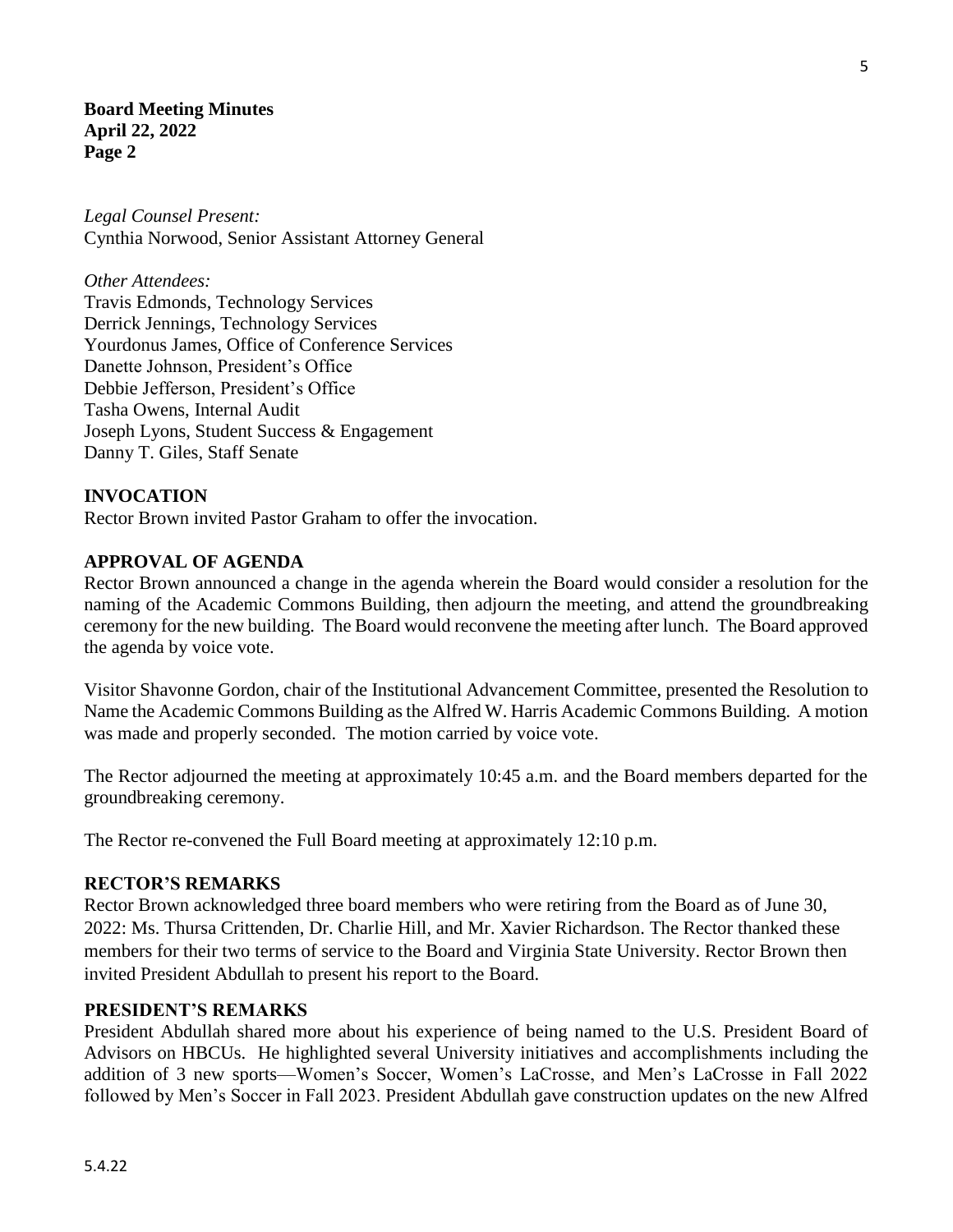W. Harris Academic Commons Building, Rogers Stadium renovations, and the Admissions Building. He also recognized faculty, staff, and students for their achievements.

The President then welcomed and presented some VSU student leaders which included the 2022-2023 Royal Court and the Charlie Hill Leadership Institute Fellows.

# **CLOSED SESSION**

The Rector called for a motion to enter into closed session at 12:53 p.m. for the discussion of (1) personnel matters related to the employment, assignment, appointment, promotion, or performance of specific employees pursuant to Va. Code Section 2.2-3711 (A) (1), specifically relating to faculty promotion and tenure and the President's performance; and for (2) Honorary degrees or special awards pursuant to Va. Code Section 2.2-3711 (A) (11), specifically relating to: discussion and consideration of honorary degrees, faculty emeritus honors, distinguished professor awards, and other awards. Cindy Norwood, Senior Assistant Attorney General, and Dr. Annie C. Redd, Special Assistant to the President/Board Liaison, remained in the closed session.

The Committee re-convened in open session at approximately 1:45 p.m. with a roll call vote that the Committee discussed or considered only those public business matters lawfully exempted from open meeting requirements under the Virginia Freedom of Information Act and only such public business matters as were identified in the motion(s) by which the closed meeting was convened.

In open session, the Rector asked for motion for the Board to empower the Executive Committee to make the decision to extend the President's contract if certain conditions are met. The Executive Committee will then give the Rector the authority to negotiate and sign the revision. A motion was made and properly seconded; the motion carried by voice vote.

Rector Brown asked for a motion to bypass the chairs' committee summaries and other scheduled presentations and only consider action items due to time constraints. The motion was made and properly seconded; the motion carried by voice vote.

The Rector acknowledged Dr. Ceslav Ciobanu, Faculty Representative, and Kameron Gray, Student Representative, as this was their last board meeting; she expressed appreciation for their work.

# **BOARD APPROVALS**

The Board approved minutes from the February 4, 2022, meeting by voice vote (APPROVED). Dr. Charlie Hill was not present for the vote.

The Board affirmed the Board Documents, i.e., Board Bylaws, Board Code of Ethics, Board Statement of Governance, Board FOIA Rights and Responsibilities by voice vote (APPROVED). Dr. Charlie Hill was not present for the vote.

The Board approved the Board Meeting Schedule for 2022-2023 by voice vote (APPROVED). Dr. Charlie Hill was not present for the vote.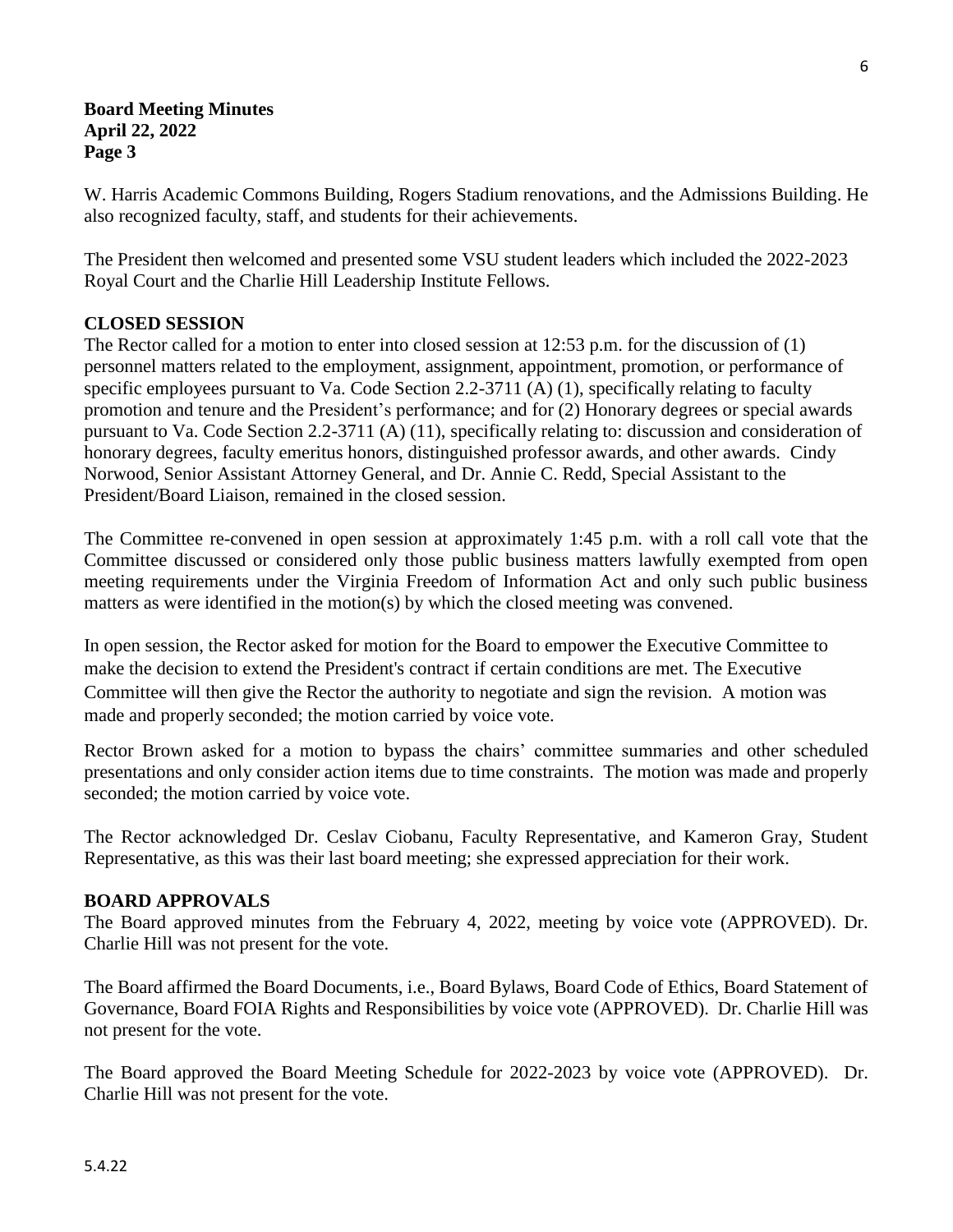The Board approved the recommendation of candidates for honorary degrees, promotion and tenure, professor emeritus, and distinguished professor by voice vote (APPROVED). Dr. Charlie Hill was not present for the vote.

**Honorary Degrees**: Mr. Huron F. Winstead; Dr. Keith Miller; Dr. Alma Adams

#### **Professor Emeritus and Distinguished Professor**

Dr. Cheryl Adeyemi, Mathematics & Economics Dr. Maxwell Eseonu, Mathematics and Economics

#### **Promotion and Tenure Candidates by department**

Agriculture Research Station Eunice Ndegwa, Tenure and Promotion to Associate Professor Toktan Taghavi, Tenure and Promotion to Associate Professor

Teaching and Learning Department Trina Spencer, Promotion to Full Professor Shandra Claiborne-Payton, Tenure and Promotion to Associate Professor Ayana Conway, Tenure and Promotion to Associate Professor

Education Leadership Michael McIntosh, Tenure and Promotion to Associate Professor

Languages and Literature Pamela Reed, Promotion to Full Professor Merry Byrd, Promotion to Full Professor Deanna Mihaly, Tenure and Promotion to Associate Professor Jemayne King, Tenure and Promotion to Associate Professor

Political Science & Public Administration Charletta Barringer-Brown, Promotion to Full Professor

Sociology and Criminal Justice Ifeoma Okoye, Tenure and Promotion to Associate Professor

Mathematics and Economics Mulugeta Kahsai, Tenure

Applied Engineering Heng Li

The Board approved the Resolution for Approval of Proposed Operating Budget for 2022-2023 by voice vote (APPROVED). Dr. Charlie Hill was not present for the vote.